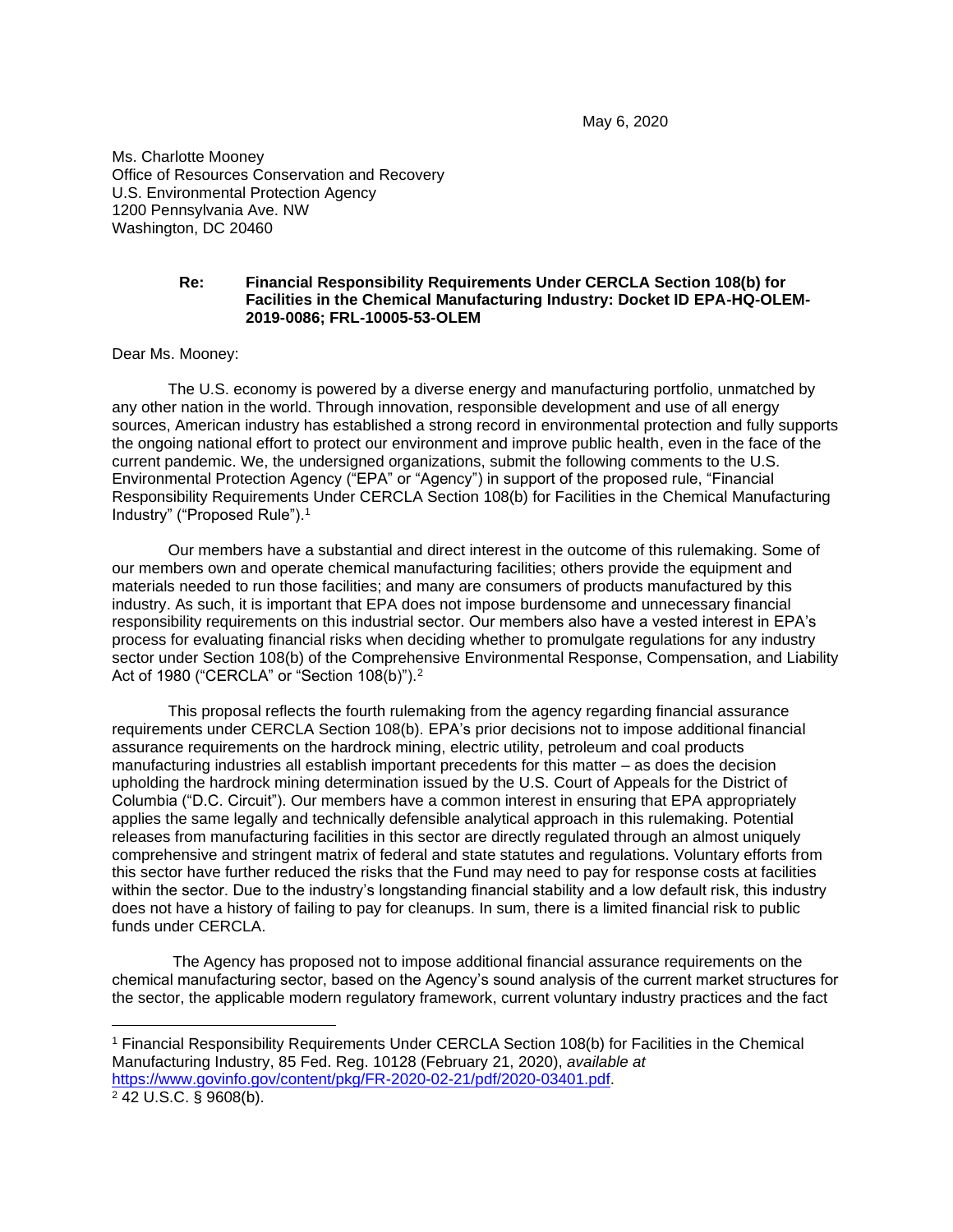that the sector poses a low risk of taxpayer funded cleanups. EPA's determination is well-supported and we endorse the agency's decision.

# **I. Background**

Congress enacted CERCLA in order to provide EPA the authority to respond directly to releases of hazardous substances that may endanger public health or the environment. CERCLA provides for a mechanism that allows EPA to hold certain parties liable for the costs associated with environmental remediation.

In addition to these authorities, Section 108(b) permits EPA, "in [its] discretion," to adopt or decline to adopt rules that require certain "classes of facilities [to] establish and maintain evidence of financial responsibility."<sup>3</sup> These regulations must not be more than what is required to be "consistent with the degree and duration of risk associated with the production, transportation, treatment, storage, or disposal of hazardous substances."<sup>4</sup> When determining the appropriate level of financial assurances necessary in light of the level of risk, EPA must consider a number of factors, including "the payment experience of the [Hazardous Substances Superfund], commercial insurers, courts settlements and judgments, and voluntary claims satisfaction."<sup>5</sup>

Groups sued EPA in 2008 for its failure to promulgate final determinations under Section 108(b).<sup>6</sup> A resulting court order required EPA to publish a "priority notice" identifying the classes of facilities for which EPA would first develop these regulations, which the Agency released in 2009.<sup>7</sup> This priority notice concluded that hardrock mining facilities would be the first class of facilities for which EPA would evaluate the need for financial assurance requirements. Other specified classes of facilities, including those in the chemical manufacturing sector, would also be evaluated.<sup>8</sup> An advance notice of proposed rulemaking was issued for those additional classes in 2010.<sup>9</sup>

Groups again sued EPA in 2014 because the Agency had yet to propose financial assurance determinations for all four industries, and the resulting court order required EPA to publish a proposed rule on hardrock mining financial assurance requirements and "sign for publication in the *Federal Register* a determination whether EPA will issue a notice of proposed rulemaking on financial assurance requirements under Section 108(b)" for the other three industries.<sup>10</sup> EPA signed that determination on December 1, 2016, and announced its intent to proceed with rulemakings for the other three classes of facilities.<sup>11</sup> Importantly, the order *did not* mandate a specific outcome for the rulemakings.<sup>12</sup>

3 *Id*.

<sup>4</sup> *Id*. at § 9608(b)(1).

<sup>5</sup> *Id*. at § 9608(b)(2).

<sup>6</sup> *See Sierra Club, et al. v. Johnson*, No. 08-01409 (N.D. Cal.).

<sup>7</sup> Identification of Priority Classes of Facilities for Development of CERCLA Section 108(b) Financial Responsibility Requirements, 74 Fed. Reg. 37,213 (July 28, 2009).

<sup>8</sup> *Id*. at 37,215-16. The three classes of facilities identified were for the chemical, petroleum and coal products manufacturing, and electric power industries.

<sup>9</sup> Identification of Additional Classes of Facilities for Development of Financial Responsibility Requirements Under CERCLA Section 108(b), 75 Fed. Reg. 816 (Jan. 6, 2010).

<sup>10</sup> *In Re: Idaho Conservation League*, No. 14-1149 (D.C. Cir. Jan. 29, 2016).

<sup>11</sup> Financial Responsibility Requirements Under CERCLA Section 108(b) for Facilities in the Chemical Manufacturing Industry, 85 Fed. Reg. 10128 (February 21, 2020), *available at*  [https://www.govinfo.gov/content/pkg/FR-2020-02-21/pdf/2020-03401.pdf.](https://www.govinfo.gov/content/pkg/FR-2020-02-21/pdf/2020-03401.pdf)

<sup>12</sup> *See* note 9 at 17 (the order "merely requires that EPA conduct a rulemaking and then decide whether to promulgate a new rule").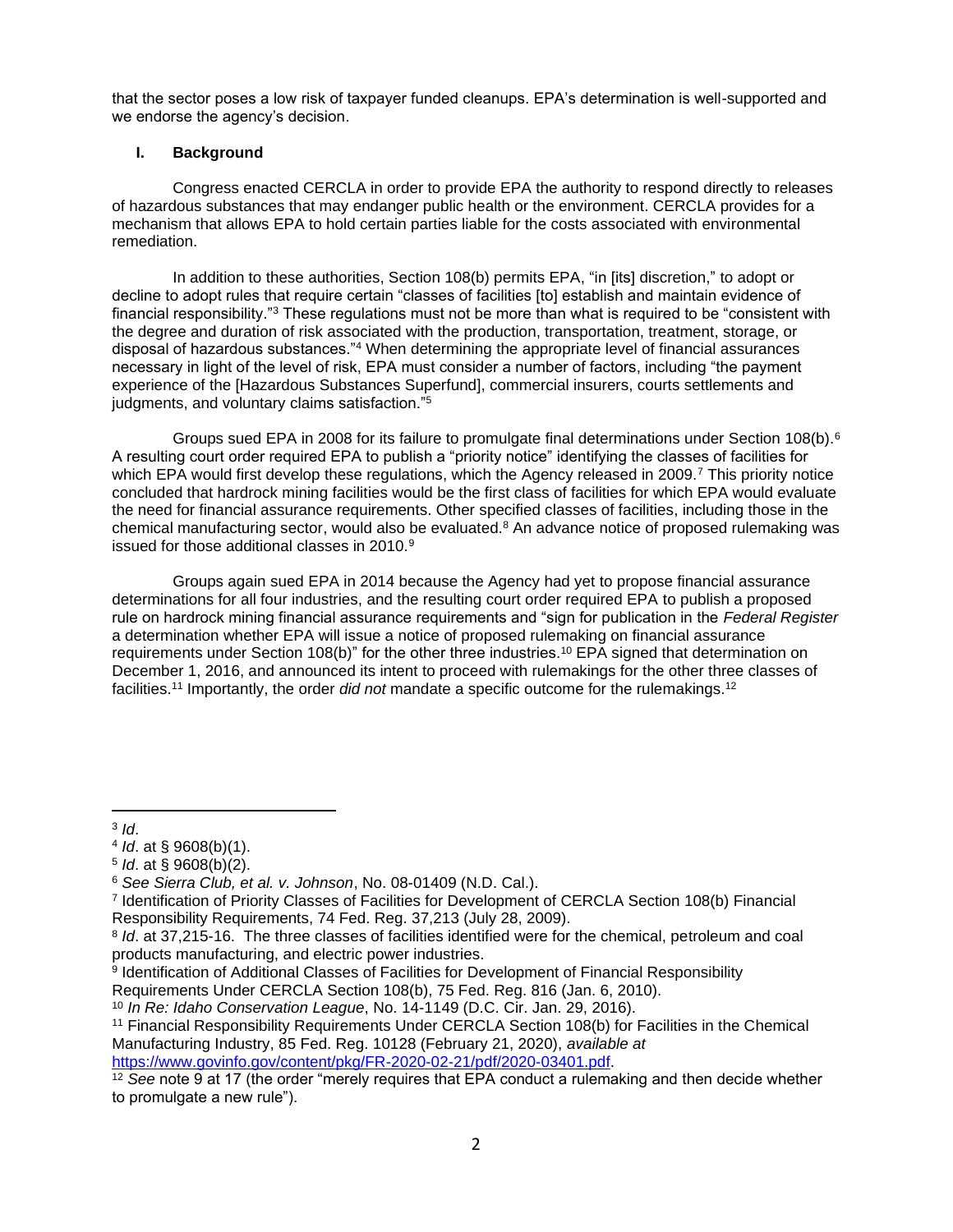### **II. EPA's CERCLA Section 108(b) Rulemaking for the Hardrock Mining Industry and Subsequent Litigation Established Important Precedent.**

While the hardrock mining and chemical manufacturing industries are separate and distinct, EPA's methodology for determining whether to impose financial assurance requirements on the hardrock mining industry established important precedents for the Agency regarding future rulemakings on the imposition of financial assurance requirements on other classes of facilities.

EPA proposed financial assurance requirements under Section 108(b) for the hardrock mining industry on January 11, 2017.<sup>13</sup> Following the requisite notice-and-comment period, EPA published a final action announcing its decision not to impose any such requirements.<sup>14</sup> EPA's decision analyzed the risk of taxpayer-funded cleanups at hardrock mining facilities operating under modern management practices and modern environmental regulations.<sup>15</sup>

Petitioners challenged EPA's decision in the D.C. Circuit on the grounds that it was contrary to the Congressional intent behind CERCLA, arbitrary and capricious, and procedurally defective.<sup>16</sup> Specifically, they claimed that the term "risk" in Section 108(b) was not limited to the risk of taxpayerfunded response actions and that, regardless of the meaning of risk, the statute required EPA to develop financial assurance requirements for the hardrock mining industry.<sup>17</sup>

The court rejected those challenges and upheld EPA's decision not to issue new financial assurance requirements for the hardrock mining industry.<sup>18</sup> In so doing, the court issued three holdings that are particularly important for the current rulemaking:

- First, the court found that EPA appropriately interpreted the term "risk," in determining the level of risk for which financial assurance was appropriate, to mean *financial* risk; i.e., the risk that the taxpayers would be required to fund future cleanups.<sup>19</sup>
- Second, the court agreed with EPA that Section 108(b) is focused on risks posed by the industry operating under "modern mining regulatory schemes, rendering their 'legacy contamination' irrelevant in determining modern mining risks. . . ."<sup>20</sup>
- Third, the court noted that "the EPA found that only a small fraction of Superfund funds spent on response actions at hardrock mining sites went to address active spills at currently operating mines," and it "decline[d] to substitute [its] judgment for the EPA's on the question whether a handful of sites with likely minimal impact on the Superfund justifies industry-wide financial responsibility requirements."<sup>21</sup>

## **III. EPA Correctly Applied the Hardrock Mining Precedents to the Chemical Manufacturing Industry.**

In the current proposal, EPA's evaluation of the "risk" posed by the chemical manufacturing industry appropriately follows the analytical approach upheld by the D.C. Circuit in the hardrock mining rulemaking. The Agency conducted an in-depth risk analysis that properly highlights the potential risks posed by *currently* operating facilities, evaluates the existing state and federal regulatory and financial assurance requirements that reduce the risk of hazardous substance releases, and reviews the need for

<sup>&</sup>lt;sup>13</sup> Financial Responsibility Requirements Under CERCLA § 108(b) for Classes of Facilities in the Hardrock Mining Industry, 82 Fed. Reg. 3,388 (Jan. 11, 2017).

<sup>14</sup> Financial Responsibility Requirements Under CERCLA Section 108(b) for Classes of Facilities in the Hardrock Mining Industry, 83 Fed. Reg. 7,556 (Feb. 21, 2018).

 $15$  *Id.* 

<sup>16</sup> *Idaho Conservation League, et al v. Andrew Wheeler, et al*, case no. 18-1141 (D.C. Cir. May 16, 2018).  $17$  *Id.* 

<sup>18</sup> *See Idaho Conservation League v. Wheeler,* 930 F.3d 494 (D.C. Cir. 2019)*.*

<sup>19</sup> *Id*. at 502-504.

<sup>20</sup> *Id*. at 501.

<sup>21</sup> *Id*. at 507.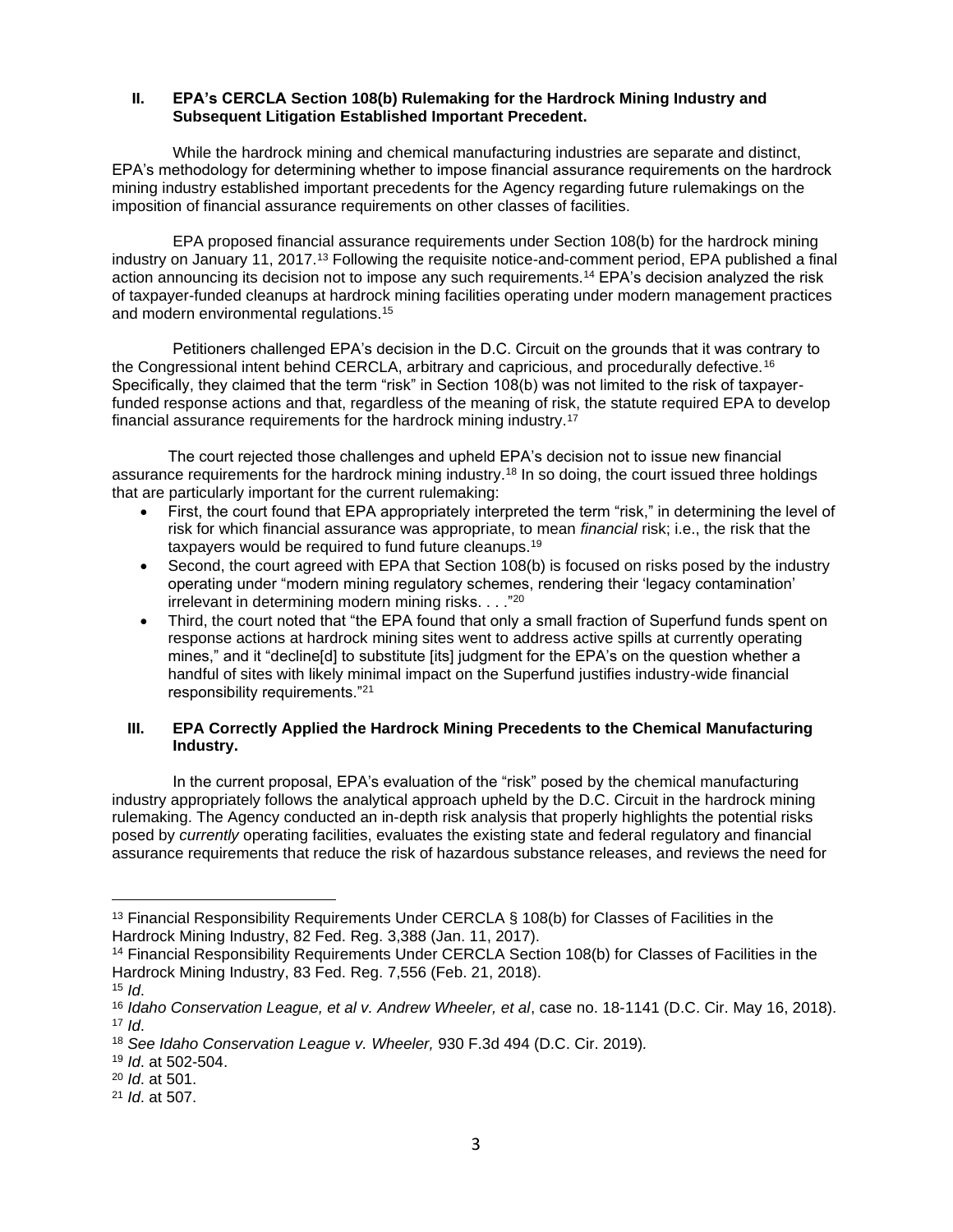financial assurance regulations by evaluating "examples of pollution that occurred under a modern regulatory framework and that required a taxpayer-funded CERCLA cleanup."<sup>22</sup>

EPA began by reviewing the universe of chemical manufacturing sites that have required Superfund responses to determine how many have required Fund-financed cleanups based on activities at the site that occurred since the advent of the modern environmental regulatory system. In that regard, the Agency erred on the side of precaution, looking back as far as 1980 to mark the beginning of the modern system – even though many of the most relevant requirements were not fully promulgated until much later (e.g., the land disposal restrictions, not fully issued until 1990). Out of the over 10,000 sites operating in the North American Industry Classification System ("NAICS") Code 325, EPA found that only *four* National Priorities List (NPL) sites, and only 30 other non-NPL sites, could be said to have required Fund-financed cleanups for releases occurring under the modern system.

EPA then evaluated the protections provided by the Resource Conservation and Recovery Act and a wide range of other federal statutes such as the Clean Air Act, Clean Water Act, Toxic Substances Control Act ("TSCA"), and Emergency Planning and Community Right-to-Know Act. It concluded that these provide a sufficiently established regulatory foundation focused on protecting human health and the environment from releases of hazardous substances and other pollutants that financial responsibility requirements were not appropriate. It concluded that "EPA, the Occupational Safety and Health Administration, and the Pipeline and Hazardous Materials Safety Administration also implement regulations that address the storage and transportation of hazardous substances".<sup>23</sup> Additionally, existing financial responsibility requirements are mandated by various federal programs under TSCA, RCRA and the Safe Drinking Water Act.

States can and do impose additional environmental requirements beyond these federal programs. The NPRM and its associated background document highlight that "these stricter or additional standards . . . can reduce risk at facilities that manage hazardous substances".<sup>24</sup> For example, state regulations include requirements for sophisticated control technologies, monitoring, best management practices and other requirements to prevent and address risk of release, accounting for the unique circumstances of each state. The combination of federal and state statutes provides an extensive regulatory framework that strengthens hazardous substance management, incident prevention, emergency preparedness and further reduces risk at chemical manufacturing facilities.

Furthermore, EPA found that "industry voluntary programs can be effective at reducing both pollution and the frequency of government enforcement actions." <sup>25</sup> It concluded that voluntary programs can be sponsored at the federal, state or local governmental levels, through industry associations or nongovernmental organizations. Additionally, EPA found that "international nonprofit organizations and industry associations, such as the International Organization for Standardization, International Electrotechnical Commission and the Global Environmental Management Initiative also provide . . . procedures that facilities may follow."<sup>26</sup> The myriad of voluntary programs in existence provide a platform for the development of environmental management, safety and emergency preparedness best practices, and award certifications, and can also serve as a forum to foster coordination and collaboration among companies.<sup>27</sup>

Ultimately, EPA concluded that, given (i) the relatively few chemical manufacturing sites that have required Fund expenditures for operations occurring during the modern regulatory system, (ii) the breadth of protections offered by federal and state authorities under that system, and (iii) the

<sup>22</sup> *Id*. at 16.

<sup>&</sup>lt;sup>23</sup> Financial Responsibility Requirements Under CERCLA Section 108(b) for Facilities in the Chemical Manufacturing Industry, 85 Fed. Reg. 10128 (February 21, 2020), *available at*  [https://www.govinfo.gov/content/pkg/FR-2020-02-21/pdf/2020-03401.pdf.](https://www.govinfo.gov/content/pkg/FR-2020-02-21/pdf/2020-03401.pdf)

<sup>24</sup> *Id.*

<sup>25</sup> *Id.*

<sup>26</sup> *Id.*

<sup>27</sup> *Id.*